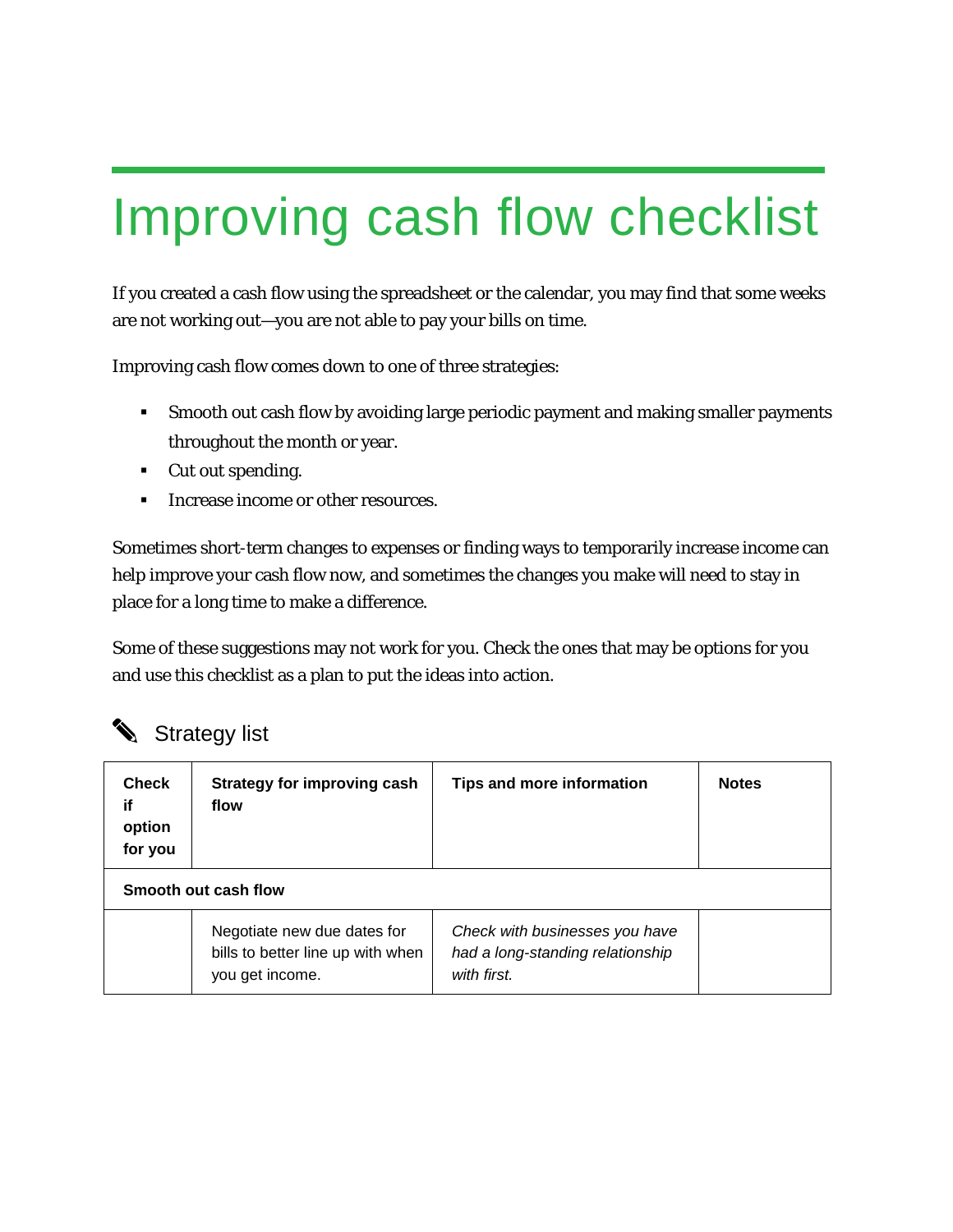| Negotiate splitting a monthly<br>payment into two smaller<br>payments.                                                                                                   | For example, if a \$700 rent<br>payment is due the first of the<br>month, see if you can make a<br>\$350 payment on the 1 <sup>st</sup> and a<br>\$350 on the $15^{th}$ .                                                                                                 |  |
|--------------------------------------------------------------------------------------------------------------------------------------------------------------------------|---------------------------------------------------------------------------------------------------------------------------------------------------------------------------------------------------------------------------------------------------------------------------|--|
| Avoid large, lump sum or<br>periodic payments by making<br>monthly payments-car<br>insurance and taxes, for<br>example.                                                  | You may have to pay a small fee<br>to make this arrangement, but it<br>may make handling these<br>payments more manageable.                                                                                                                                               |  |
| Set up a savings account and<br>automatically deposit the<br>monthly amount of large, lump<br>sum payments into the<br>account so you are prepared<br>when they are due. | For this you need regular income<br>and a bank or credit union<br>account.                                                                                                                                                                                                |  |
| Explore level payment plans<br>for utilities.                                                                                                                            | This is especially important in<br>extreme climates-with high<br>heating bills in the winter or high<br>cooling bills in the summer. You<br>often have to be a customer in<br>good standing to qualify for these<br>programs. Check with your local<br>utility providers. |  |
| Check to see if you qualify for<br>an energy assistance<br>program.                                                                                                      | Ask for a referral to the agency in<br>your community that manages<br>energy assistance programs.                                                                                                                                                                         |  |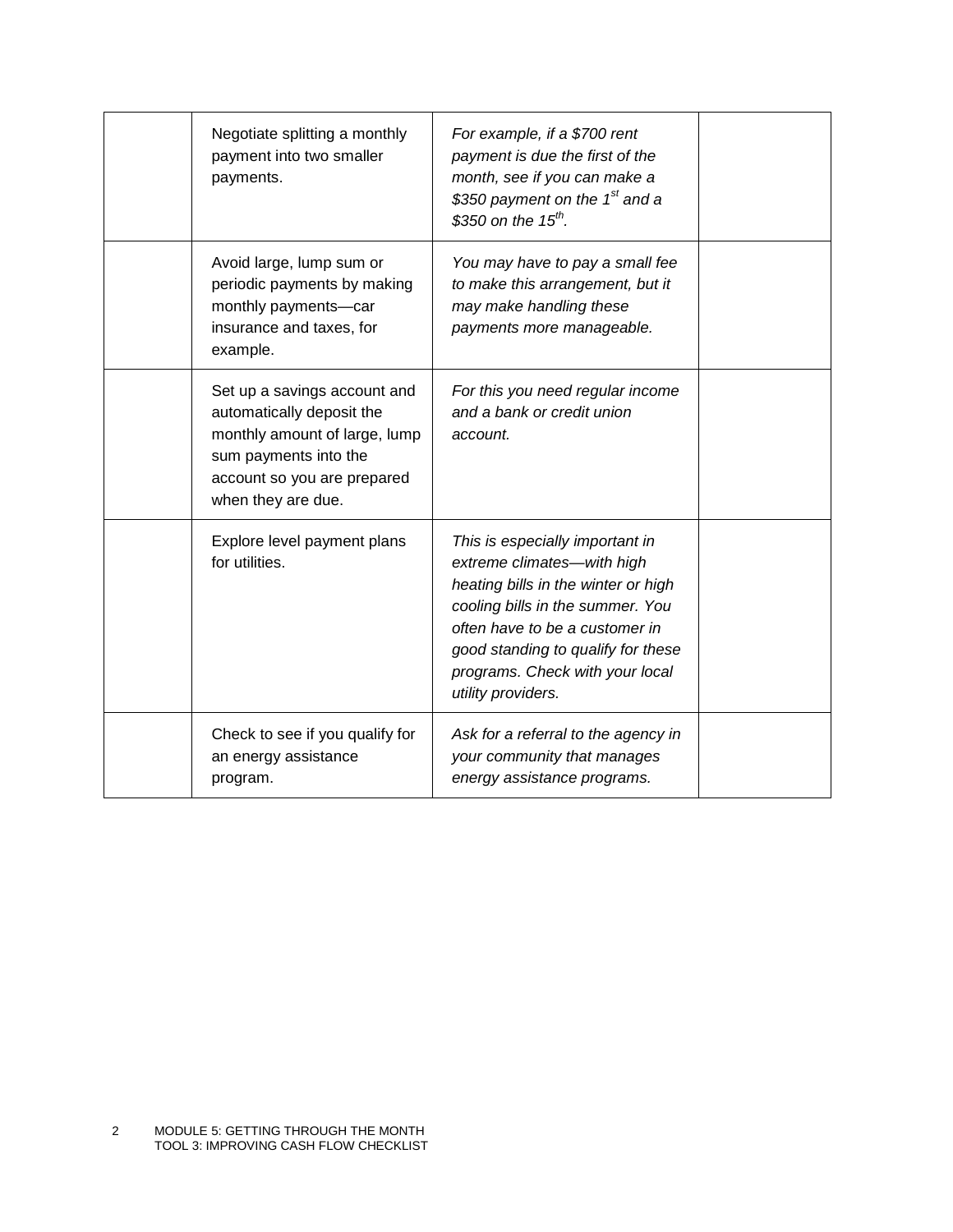| Explore debt consolidation.                                                                                                                                                                                                      | If you have many debts and good<br>credit, consider exploring debt<br>consolidation with a bank or credit<br>union. This can make managing<br>your cash flow easier because the<br>monthly payment may be smaller<br>- but it may take you longer to<br>completely pay off the debts and<br>cost more in the long run.<br>Remember that if you consolidate<br>your debts into your mortgage,<br>falling behind on those payments<br>could put your home at risk. Be<br>sure you understand the terms<br>and are not paying more interest<br>with your new loan.<br>See the Resources list at the end<br>of the module for credit counseling<br>links. |  |
|----------------------------------------------------------------------------------------------------------------------------------------------------------------------------------------------------------------------------------|-------------------------------------------------------------------------------------------------------------------------------------------------------------------------------------------------------------------------------------------------------------------------------------------------------------------------------------------------------------------------------------------------------------------------------------------------------------------------------------------------------------------------------------------------------------------------------------------------------------------------------------------------------|--|
| Refinance your car or home<br>for lower interest rates if<br>possible or explore extending<br>the time you will repay the<br>loan. If you have a home loan,<br>talk with your lender about the<br>possibility of a modification. | Be sure to do the math to ensure<br>the new rate (including the fees)<br>really does save you money over<br>time. While it may cost you more<br>in the long run and may impact<br>your credit reports and scores, it<br>may make monthly payments<br>more manageable.                                                                                                                                                                                                                                                                                                                                                                                 |  |
| Check to make sure your<br>withholding enough tax with<br>your employer.                                                                                                                                                         | This can help ensure you do not<br>end up with a large income tax bill<br>because your withholding was too<br>low.                                                                                                                                                                                                                                                                                                                                                                                                                                                                                                                                    |  |
| If you have student loans,<br>check to see if you have<br>repayment options.                                                                                                                                                     | See if you qualify for income-<br>based repayment or other<br>programs.<br>http://studentaid.ed.gov/repay-<br>loans/                                                                                                                                                                                                                                                                                                                                                                                                                                                                                                                                  |  |
| Other:                                                                                                                                                                                                                           |                                                                                                                                                                                                                                                                                                                                                                                                                                                                                                                                                                                                                                                       |  |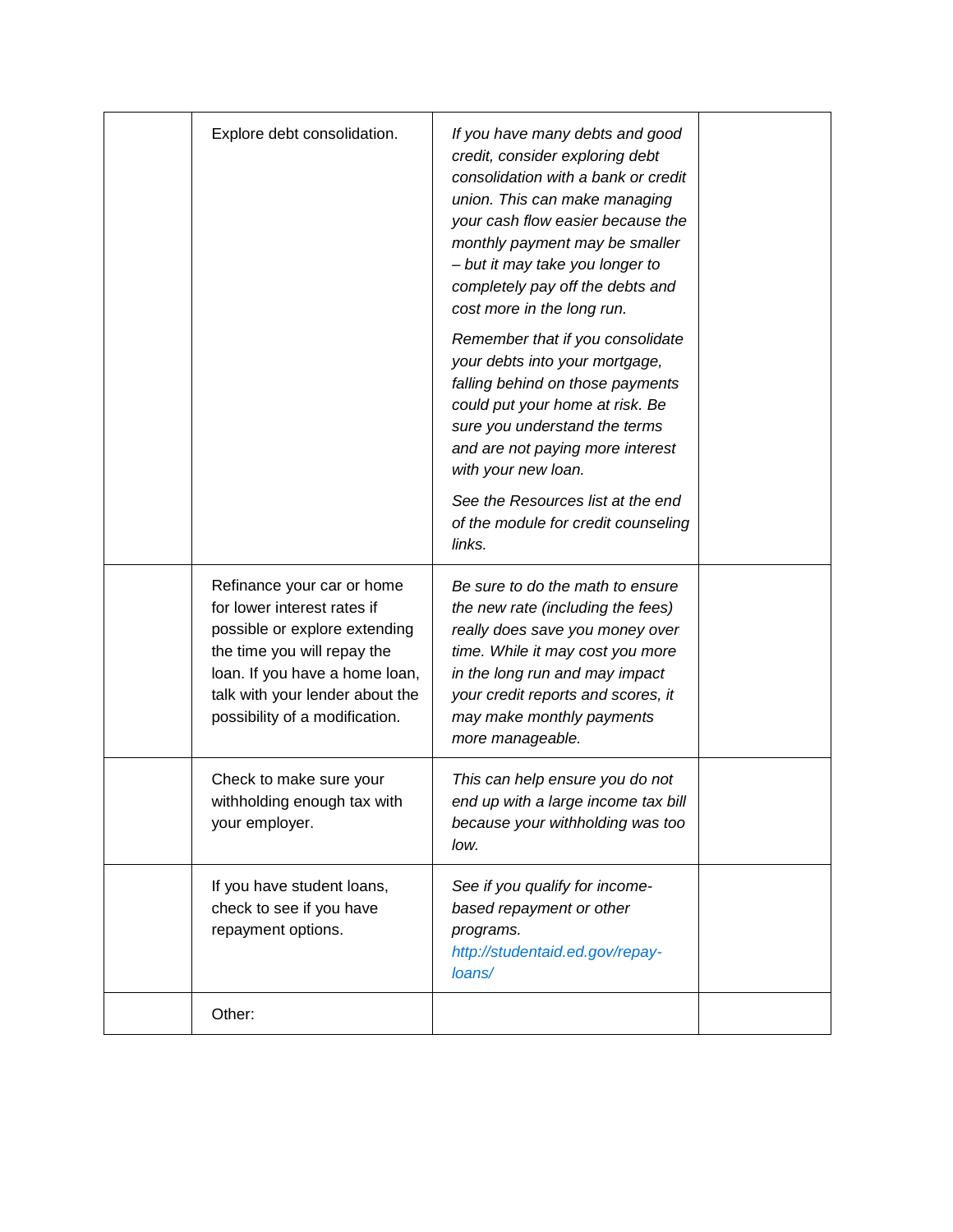| <b>Cut out spending</b> |                                                                                                                                                                                                                   |                                                                                                                                                                                                                                 |  |
|-------------------------|-------------------------------------------------------------------------------------------------------------------------------------------------------------------------------------------------------------------|---------------------------------------------------------------------------------------------------------------------------------------------------------------------------------------------------------------------------------|--|
|                         | Television, Internet, Phone,<br>and Cell phone Plans                                                                                                                                                              | Check with your provider about<br>bundling and lower cost plans or<br>discontinue cable.                                                                                                                                        |  |
|                         |                                                                                                                                                                                                                   | Check to see if you qualify for a<br>"Lifeline" phone rate. Visit<br>http://www.fcc.gov and your<br>state's public utilities commission<br>website                                                                              |  |
|                         | Review insurance; check to<br>make sure you have the right<br>deductibles for auto and home<br>insurance.                                                                                                         | Check to see if moving insurances<br>to one company will save you<br>money, and check for other<br>discounts.                                                                                                                   |  |
|                         | Find ways to save on energy:<br>Turn off and unplug<br>unused electric<br>appliances.<br>Insulate and use<br>weather stripping<br>around doors and<br>windows.<br>Set thermostat higher in<br>summer and lower in | Check to see if eligible for<br>weatherization programs or other<br>incentives.                                                                                                                                                 |  |
|                         | winter.<br>Eliminate online video or<br>music pass membership.                                                                                                                                                    |                                                                                                                                                                                                                                 |  |
|                         | Eliminate gym/health club or<br>discount store memberships if<br>not using regularly.                                                                                                                             |                                                                                                                                                                                                                                 |  |
|                         | Eliminate credit monitoring<br>services if you are paying for<br>them.                                                                                                                                            | You can check each of your three<br>credit reports for free once a year<br>at www.annualcreditreport.com.<br>Some states have laws that allow<br>for an additional credit report from<br>each major credit reporting<br>agency. |  |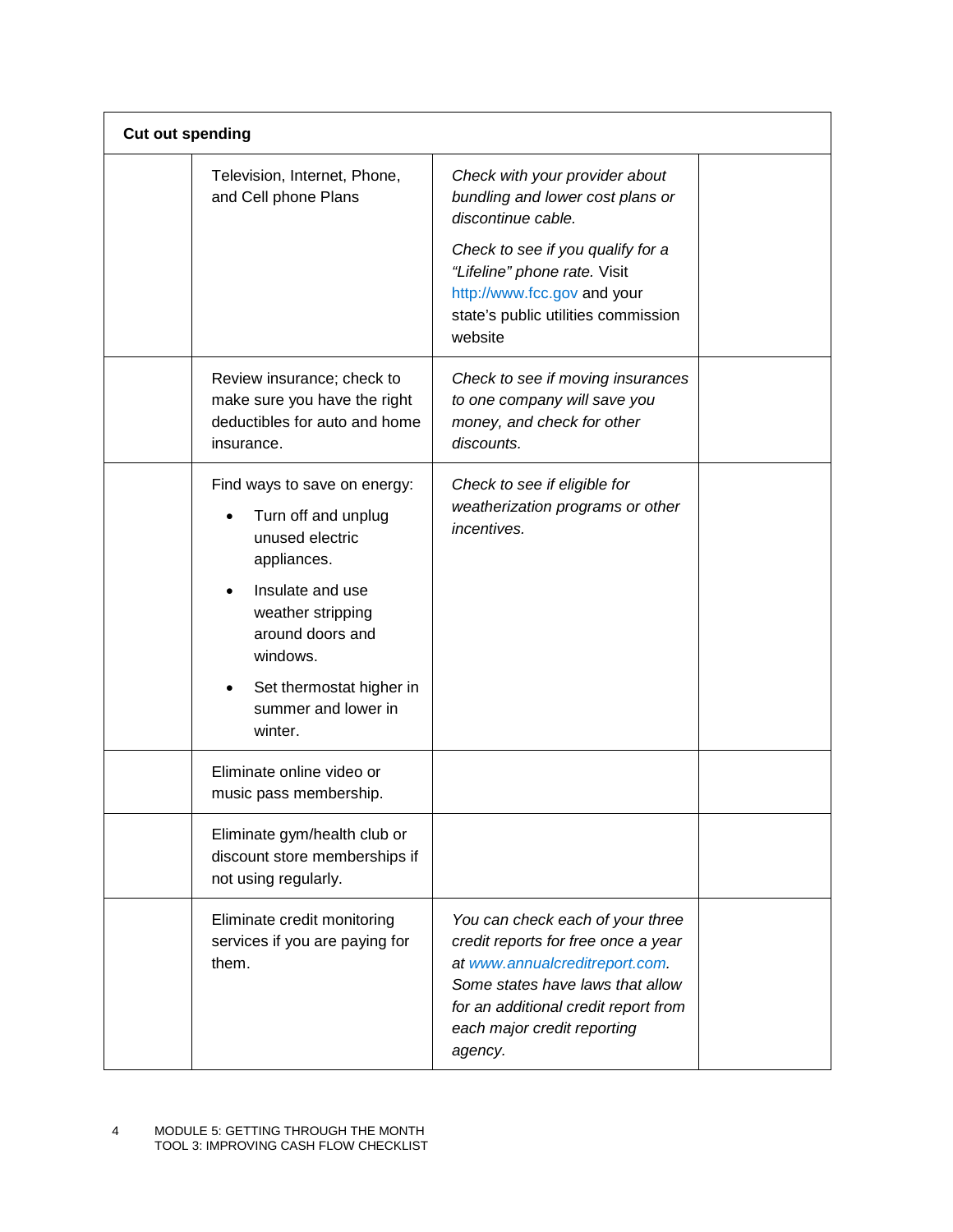|                 | Pay bills and renew license<br>and registration on time to<br>avoid late fees. |                                                                                                                                       |  |
|-----------------|--------------------------------------------------------------------------------|---------------------------------------------------------------------------------------------------------------------------------------|--|
|                 | Return library materials,<br>rented DVDs, etc. on time.                        |                                                                                                                                       |  |
|                 | Access community resources<br>for some living expenses.                        | See if you qualify for community<br>food programs, clothing closets,<br>transportation voucher programs,<br>childcare subsidies, etc. |  |
|                 | Other:                                                                         |                                                                                                                                       |  |
| Increase income |                                                                                |                                                                                                                                       |  |
|                 | Take another part-time job if<br>your schedule allows.                         |                                                                                                                                       |  |
|                 | Work odd jobs.                                                                 |                                                                                                                                       |  |
|                 | Apply for benefits for which<br>you may qualify.                               | Visit http://www.benefits.gov                                                                                                         |  |
|                 | File taxes so that you can<br>receive a refund if you qualify.                 | Consider saving some of your<br>refund to help pay bills or cover<br>emergencies for the rest of the<br>year.                         |  |
|                 | Other:                                                                         |                                                                                                                                       |  |

This Tool is included in the Consumer Financial Protection Bureau's toolkit. The CFPB has prepared this material as a resource for the public. This material is provided for educational and information purposes only. It is not a replacement for the guidance or advice of an accountant, certified financial advisor, or otherwise qualified professional. The CFPB is not responsible for the advice or actions of the individuals or entities from which you received the CFPB educational materials. The CFPB's educational efforts are limited to the materials that CFPB has prepared.

This Tool may ask you to provide sensitive personal and financial information. The CFPB does not collect any information from you or the organization using this Tool. The CFPB is not responsible and has no control over how others may use the information that you provide to them about your personal or financial situation. The CFPB recommends that you do not include names or account numbers and that users follow their organization's policies regarding retention, storage, and disposal of documents that contain personal information.